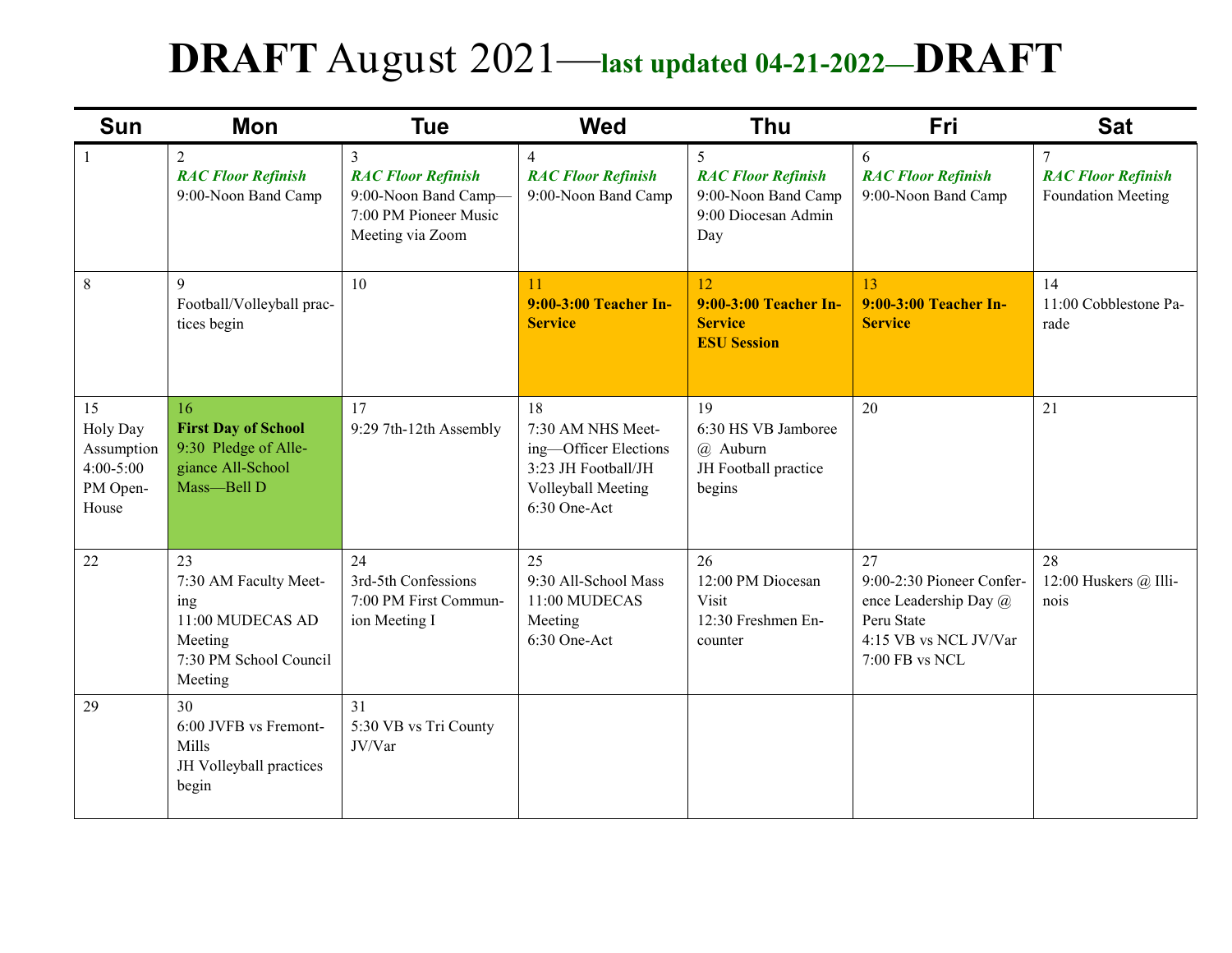# September 2021

| <b>Sun</b> | <b>Mon</b>                                                                                                             | <b>Tue</b>                                                                                                | <b>Wed</b>                                                                                                                                  | <b>Thu</b>                                                                                               | Fri                                                                                                      | <b>Sat</b>                                                                                       |
|------------|------------------------------------------------------------------------------------------------------------------------|-----------------------------------------------------------------------------------------------------------|---------------------------------------------------------------------------------------------------------------------------------------------|----------------------------------------------------------------------------------------------------------|----------------------------------------------------------------------------------------------------------|--------------------------------------------------------------------------------------------------|
|            |                                                                                                                        |                                                                                                           | <b>PreK-12 School Pictures</b><br>6:30 One-Act                                                                                              | $\overline{2}$<br><b>PreK School Pictures</b><br>7:00 PM Junior Parent<br>Meeting                        | 3<br>9:30 All-School Mass<br>7:00 FB @ Nebraska Lu-<br>theran                                            | $\overline{4}$<br>VB @ Weeping Water<br>Tourney<br>11:00 AM Fordam @<br>Huskers                  |
| 5          | 6<br>NO SCHOOL-Labor<br>Day                                                                                            | $\tau$<br>5:30 VB @ Diller-Odell<br>@ Odell JV/Var                                                        | 8<br>9:30 All-School Mass<br>10:00 Pioneer AD Meeting<br>6:30 One-Act                                                                       | 9<br>1:30 Diocesan Regional<br>Meeting @ FCSH<br>5:30 VB vs Sidney JV/Var<br><b>VB Parents Night</b>     | 10<br>5:30 Reserve VB @ BDS<br>7:00 FB @ BDS at Brun-<br>ing                                             | 11<br><b>ACT Test Date</b><br>VB @ HTRS Tourney<br>2:30 PM Buffalo @<br>Huskers                  |
| 12         | 13<br>SH Book Fair<br>7:30 AM Faculty Meet-<br>ing<br>7:00 MUDECAS VB vs<br>Sterling @ SCC                             | 14<br>SH Book Fair<br>7:00 MUDECAS VB vs<br>$D-O @$ SCC                                                   | 15<br>SH Book Fair<br>9:30 All-School Adoration<br>11:30 Pioneer Meeting<br>7:00 PM Senior Parent<br>Meeting<br>6:30 One-Act                | 16<br>SH Book Fair<br>4:15 JHVB @ NCL<br>4:30 JHFB @ NCL<br>5:00 MUDECAS VB 3rd<br>Place game vs Ex-Mill | 17<br>SH Book Fair<br>NO SCHOOL-<br><b>Fair Day</b><br>7:00 FB vs Mead<br><b>FB Parents Night</b>        | 18<br><b>ACT</b> Test Date<br>TBA JVVB @ Lewis-<br>ton JV Tourney                                |
| 19         | 20<br>5:00 JVFB @ NCL<br>7:30 PM School Council                                                                        | 21<br>3rd-5th Confessions<br>5:00 VB @ PC/<br>Southern                                                    | 22<br>9:30 All-School Mass<br>6:30 One-Act                                                                                                  | 23<br>4:00 JHVB vs HTRS<br>7:00 JHFB vs HTRS<br>6:00 VB vs Lewiston Var                                  | 24<br>3rd-4th Reading Day<br>1:10/1:23 Dismissal-Bell<br><b>C-Teacher In-Service</b><br>$7:00$ FB $@$ JB | 25<br>9:00 JHVB $@$ HTRS<br>Tourney<br>VB @ Axtell Tourney<br>6:00 Huskers @ Michi-<br>gan State |
| 26         | 27<br>7:30 AM Faculty Meet-<br>ing<br>4:00 JHFB vs Southern<br>6:00 JVFB vs Southern<br>5:30 VB vs Savannah JV/<br>Var | 28<br><b>Progress Report</b><br><b>Grades Due</b><br>4:00 JHVB vs Lewiston<br>5:30 VB @ Freeman<br>JV/Var | 29<br>1:10/1:23 Dismissal-Bell<br><b>C-6:00-8:30 PT Confer-</b><br>ences<br>1:00 EPP College Fair at<br>FC High<br><b>No PM Bus Service</b> | 30<br><b>School Picture Retake</b><br>Day<br>5:30 VB @ Sterling JV/<br>Var                               |                                                                                                          |                                                                                                  |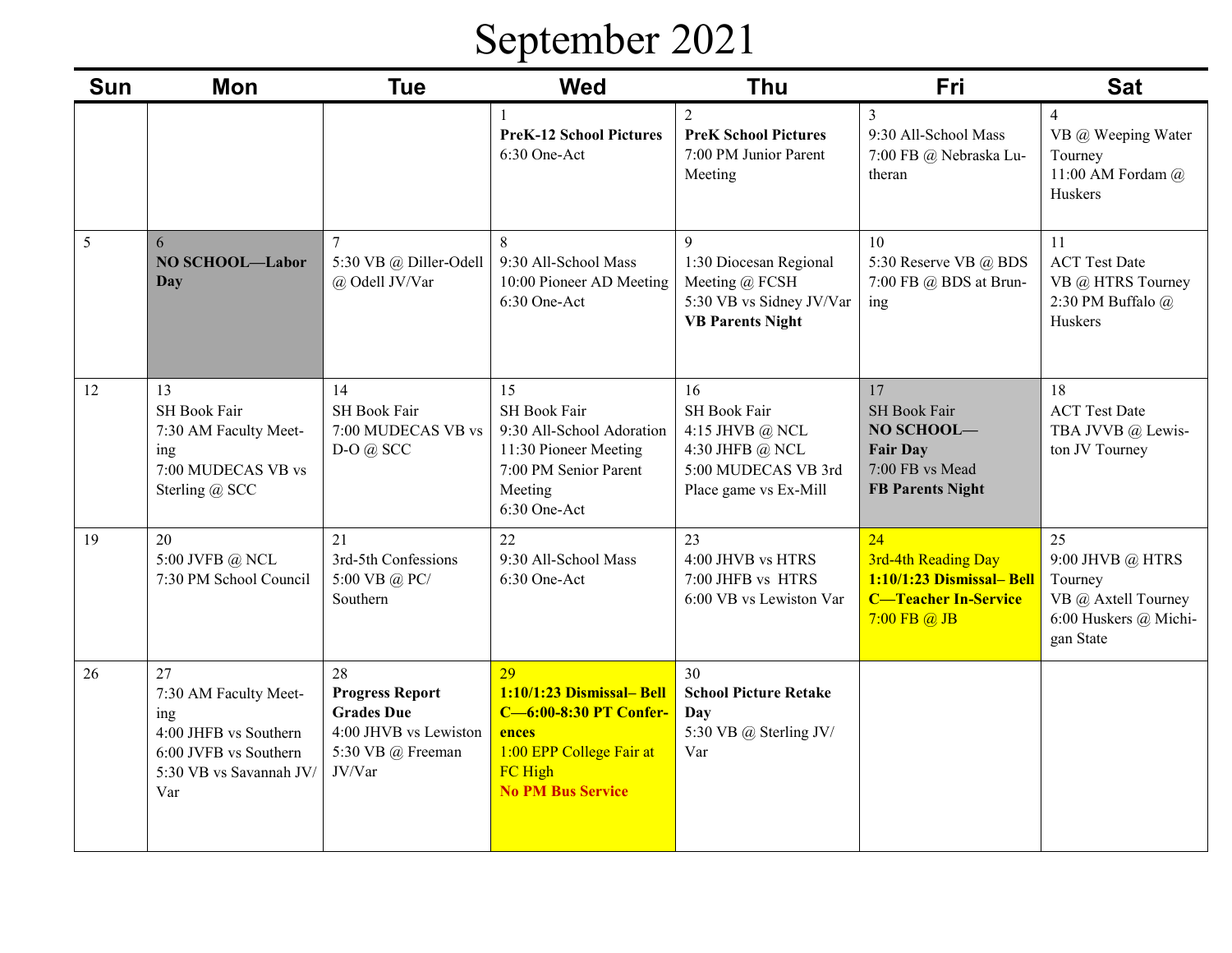#### October 2021

| <b>Sun</b>                                  | Mon                                                                                                                                                 | <b>Tue</b>                                                                                   | <b>Wed</b>                                                                                                                        | <b>Thu</b>                                                                                                                          | Fri                                                                                                                                                        | <b>Sat</b>                                                                                                                  |
|---------------------------------------------|-----------------------------------------------------------------------------------------------------------------------------------------------------|----------------------------------------------------------------------------------------------|-----------------------------------------------------------------------------------------------------------------------------------|-------------------------------------------------------------------------------------------------------------------------------------|------------------------------------------------------------------------------------------------------------------------------------------------------------|-----------------------------------------------------------------------------------------------------------------------------|
|                                             |                                                                                                                                                     |                                                                                              |                                                                                                                                   |                                                                                                                                     | <b>No Bus Service</b><br>1:10/1:23 Dismissal-<br><b>Bell C</b><br>9:30 All-School Mass<br>2:30 FB vs HTRS                                                  | 9:00 JVVB Sacred<br>Heart JV Tourney<br>6:30 PM Northwest-<br>ern @ Huskers                                                 |
| $\mathfrak{Z}$<br>Life Chain<br>Youth Group | $\overline{4}$<br>1:30 Diocesan HS Prin-<br>cipals Meeting<br>JVVB @ FC High Tour-<br>ney<br>4:00 JHVB $@$ JB<br>4:00 JHFB $@$ JB<br>6:00 JVFB @ JB | 5<br>Pioneer VB Seeding<br>JHVB @ FCMS Tour<br>5:30 VB @ Rock Port<br>JV/Var                 | 6<br>7:00 PM HS Homecom-<br>ing Scavenger Hunt                                                                                    | $\tau$<br>5:00 STUCO Taco Feed<br>6:30 Pep Rally/Jersey<br>Auction                                                                  | 8<br>9:30 All-School Mass<br>12:45 SC Cookout/<br>Games-Bell C<br>7:00 FB vs OCA<br>Homecoming Crowning<br>Homecoming Dance                                | 9<br><b>ACT Test Date</b><br>JHVB @ Lew Tour-<br>ney<br>JVVB @ NCL JV<br>Tourney<br>6:30 Michigan @<br>Huskers              |
| 10<br>Diocesan<br>Honors Ban-<br>quet       | 11<br>NO SCHOOL-<br><b>Teacher Institute-</b><br>VB Pioneer @ FCSH/<br>Lew $7:00$ SH vs TC/<br>Lew<br>6:00 JVFB @ Tri Coun-<br>ty                   | 12<br>VB Pioneer @ FCSH/<br>Lew 6:00/7:30 SemiFi-<br>nals                                    | 13<br>PSAT Juniors Periods 1-<br>$\overline{4}$<br>11:30 Pioneer Meeting<br>7:00 PM Pioneer Music<br>Zoom Meeting<br>6:30 One-Act | 14<br>9:30 All-School Mass<br>1:30 Diocesan Elem Prin-<br>cipals Meeting<br>7:00 FB @ Diller-Odell                                  | 15<br>1:10/1:23 Dismissal-<br><b>Teacher In-Service</b><br><b>Bell C</b><br>8:30-11:30 Manufactur-<br>ing Day-Freshmen<br>4:00 JHVB @ PC<br>4:00 JHFB @ PC | 16<br><b>ACT Test Date</b><br>JHVB @ Auburn<br>Tourney<br>VB Pioneer @<br>FCSH 3:00 Conso-<br>lation/5:00 Champi-<br>onship |
| 17                                          | 18<br>7:30 AM Faculty Meet-<br>ing<br>Fall Journalism Conven-<br>tion at UNL<br>4:00 JHFB vs Sidney                                                 | 19<br><b>End of First Quarter</b><br>3rd-5th Confessions<br>5:00 VB Triangular vs<br>HTRS/JB | 20<br><b>Report Card Grades</b><br>Due<br>9:30 7th-12th Adoration/<br>Confessions<br>6:30 One-Act                                 | 21<br>$1:10/1:23$ Dismissal-<br><b>Playoff FB-Bell C</b><br>4:00 FB First Round<br>Playoff vs Osmond at<br><b>Jug Brown Stadium</b> | 22                                                                                                                                                         | 23<br><b>ACT</b> Test Date                                                                                                  |
| 24                                          | 25<br>VB Sub-Districts @<br>FCSH 5:30 FCSH vs<br>Lew7:00 DO vs Sterling<br>7:00 PM School Council<br>Meeting                                        | 26<br>7:00 VB Sub-District<br>Championship-FCSH vs<br>Diller-Odell @ FCSH                    | 27<br>9:30 All-School Mass<br>6:30 One-Act practice                                                                               | 28<br>Pre-ACT Sophomores<br>Periods 1-4                                                                                             | 29<br>1:10/1:23 Dismissal-<br><b>Playoff FB-Bell C</b><br>6:00 PM FB 2nd Round<br>Playoff @ Kenesaw                                                        | 30<br>2:00 VB District<br>Final vs Arthur Co.<br>@ Doniphan<br>2:30 Purdue $\omega$<br>Huskers                              |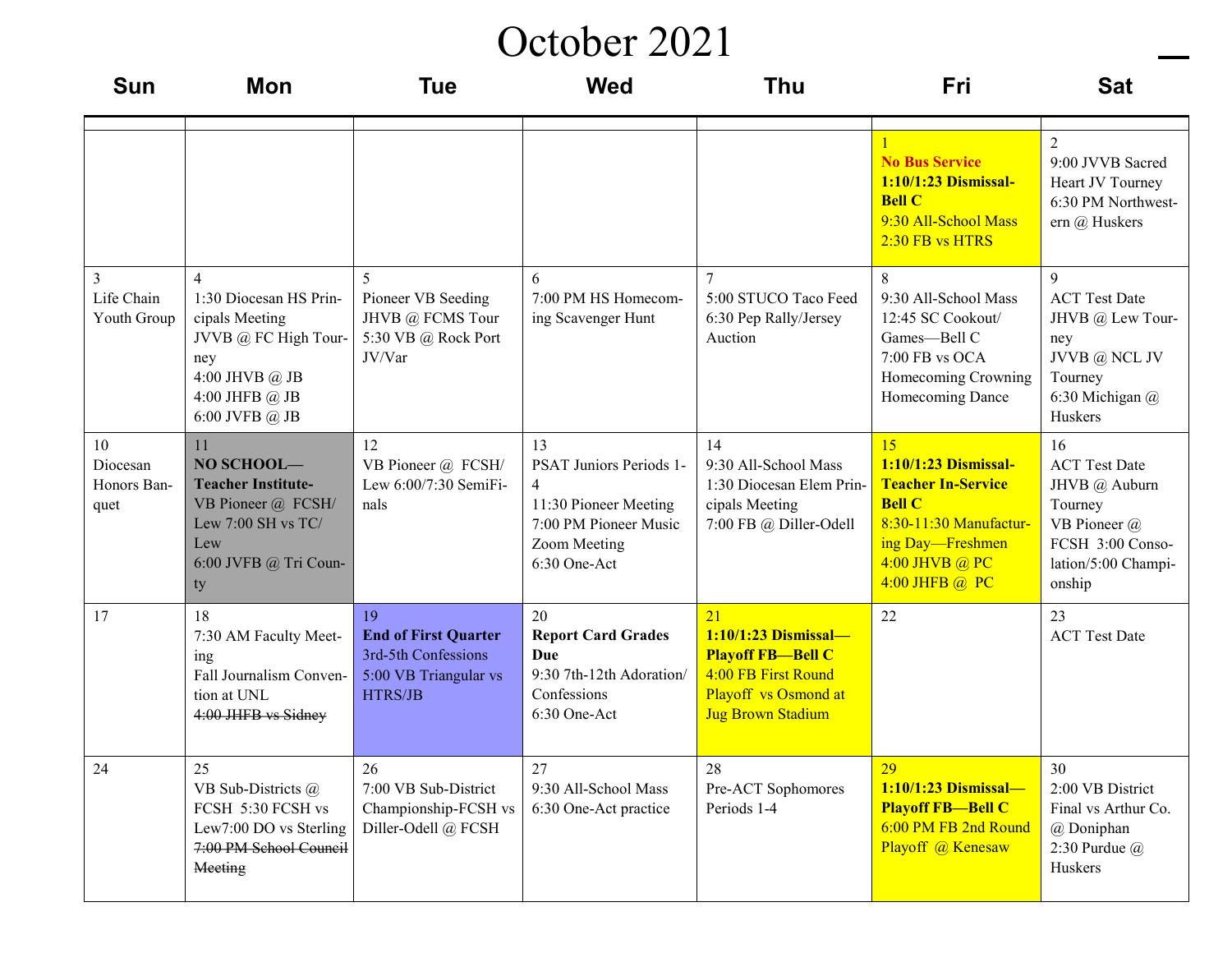#### November 2021

| $\blacksquare$<br><b>Sun</b>                    | Mon                                                                                                                | <b>Tue</b>                                                                                        | <b>Wed</b>                                                                                                                                               | <b>Thu</b>                                                                                                                      | Fri                                                                                                                                | <b>Sat</b>                                                                                                                 |
|-------------------------------------------------|--------------------------------------------------------------------------------------------------------------------|---------------------------------------------------------------------------------------------------|----------------------------------------------------------------------------------------------------------------------------------------------------------|---------------------------------------------------------------------------------------------------------------------------------|------------------------------------------------------------------------------------------------------------------------------------|----------------------------------------------------------------------------------------------------------------------------|
| 31                                              | $\mathbf{1}$<br>9:30 All-School Mass<br>All-Saints Day<br>6:30 One-Act<br>7:00 PM First Commun-<br>ion Meeting II  | $\overline{2}$<br>All Souls' Day<br>NSAA District II Meet-<br>ing<br>6:30 One-Act                 | $\mathfrak{Z}$                                                                                                                                           | $\overline{4}$<br>9:00 AM VB State<br>Tourney vs ExMill @<br><b>PBA</b><br>1:30 Diocesan Re-<br>gional Meeting @<br>Plattsmouth | 5<br>9:30 All-School Mass<br>9:00 VB State Tourney<br>Semi-Final @ PBA<br>FB Quarterfinals                                         | 6<br>9:00 VB State Tourney<br>Final@ PBA/11:00<br>Third Place Game @<br><b>LNE</b><br>11:00 Ohio State $\omega$<br>Huskers |
| $\boldsymbol{7}$                                | 8<br>7:30 AM Faculty Meet-<br>ing<br>Pioneer Vocal @ South-<br>ern<br>7:00 PM Concert<br>7:00 Pioneer VB Meet-     | 9<br>5:30-7:00 Booster Club<br>Chili Cook-off                                                     | 10<br>9:30 All-School Mass<br>County Government<br>Day-Jrs<br>7:30 Pioneer FB Meet-<br>ing<br>6:30 One-Act                                               | 11<br>Veteran's Day<br>11:00 Veteran's Day<br>Program @ FC<br>High/1:30 Parade<br>4:00 JHBBB @ NCL<br>6:30 One-Act              | 12<br>FB Semifinals                                                                                                                | 13                                                                                                                         |
| 14                                              | 15<br>NSAA HS BB practice<br>begins<br>7th-11th Retreats<br><b>SENIORS NO</b><br><b>SCHOOL</b>                     | 16<br>3rd-5th Confessions<br>6:30 One-Act dress<br>rehearsal/load for Pio-<br>neer                | 17<br>Pioneer Play Produc-<br>tion @ PC                                                                                                                  | 18<br>9:30 7th-12th Adora-<br>tion/Confessions<br>4:00 JHBBB vs PC                                                              | 19<br>1:10/1:23 Dismissal-<br><b>Teacher In-service</b><br><b>Bell F</b><br>12:30 3rd Grade<br><b>Thanksgiving Play and</b><br>Tea | 20<br>9:00 JHBBB HTRS<br>Tourney                                                                                           |
| 21                                              | 22<br>D2 State FB Champion-<br>ship<br><b>Progress Report Card</b><br><b>Grades</b> due                            | 23<br>9:30 All-School Mass<br>4:00 JHBBB $@$ HTRS                                                 | 24<br><b>No Bus Service</b><br><b>Youth Group</b><br>Nick Nolte died in ser-<br>vice to his country<br>1:10/:23 Dismissal-<br><b>Thanksgiving Bell E</b> | 25<br>NO SCHOOL-<br><b>Thanksgiving</b>                                                                                         | 26<br>NO SCHOOL-<br>12:30 PM Iowa @<br>Huskers                                                                                     | 27                                                                                                                         |
| 28<br>6:30 PM One-Act<br><b>Dessert Theatre</b> | 29<br>10:00 AM Late Start for<br>High School<br>SH Blood Drive at<br>Prichard Auditorium<br>7:00 PM School Council | 30<br>9:30 One-Act perform<br>for school<br>6:30 One-Act dress<br>rehearsal/load for Pio-<br>neer |                                                                                                                                                          |                                                                                                                                 |                                                                                                                                    |                                                                                                                            |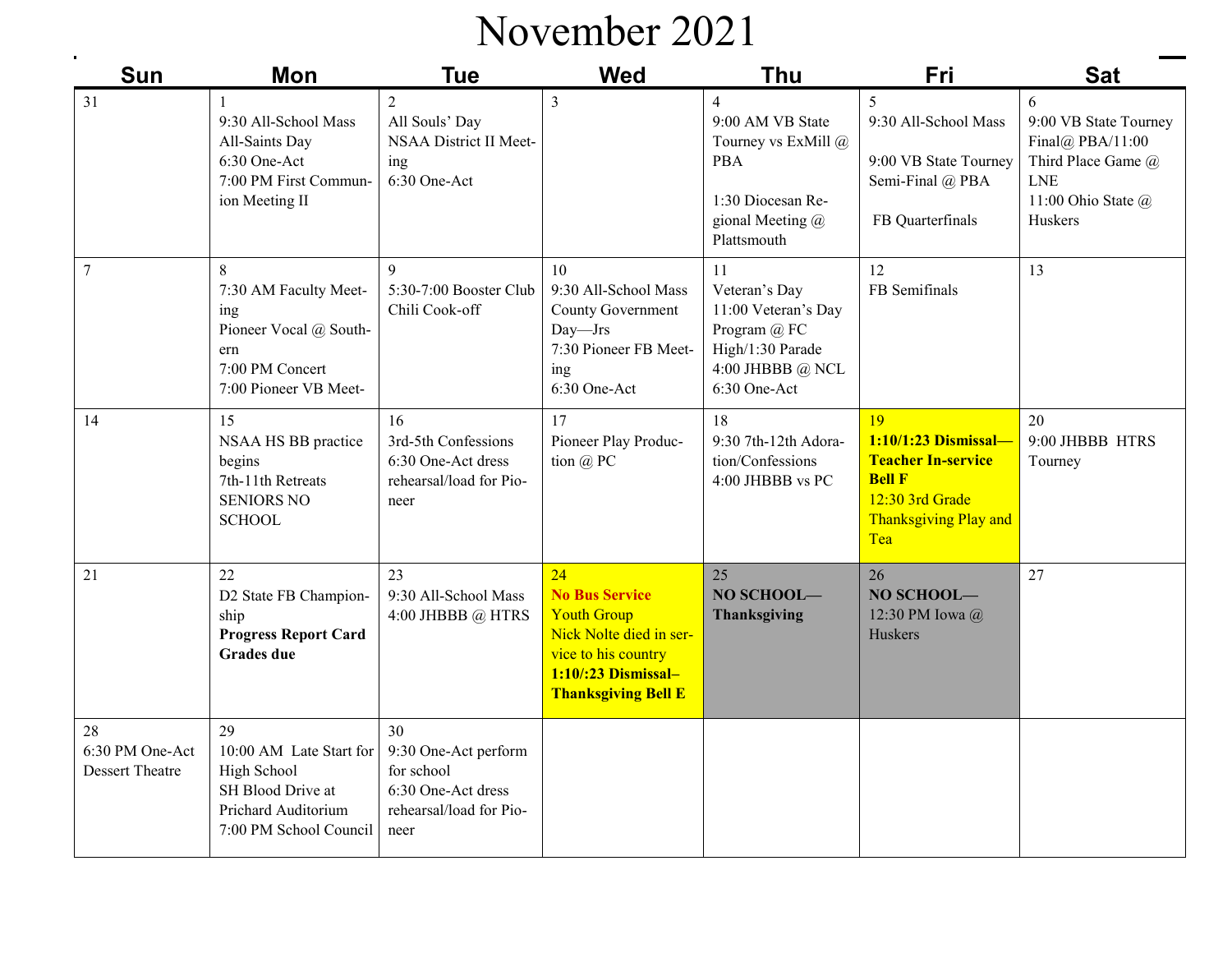#### December 2021

| <b>Sun</b>                                                        | Mon                                                                                                                              | <b>Tue</b>                                                                                                                           | <b>Wed</b>                                                                                             | <b>Thu</b>                                                                                                                | Fri                                                                               | <b>Sat</b>                                                                                                                    |
|-------------------------------------------------------------------|----------------------------------------------------------------------------------------------------------------------------------|--------------------------------------------------------------------------------------------------------------------------------------|--------------------------------------------------------------------------------------------------------|---------------------------------------------------------------------------------------------------------------------------|-----------------------------------------------------------------------------------|-------------------------------------------------------------------------------------------------------------------------------|
|                                                                   |                                                                                                                                  |                                                                                                                                      | Play Production Dis-<br>trict @ Harvard<br>AM Rehearsal for<br><b>Elementary Concert</b>               | $\overline{2}$<br>9:29 Rehearsal for 7th-<br>12th Concert                                                                 | 3<br>9:30 All-School Mass<br>3:00 Pep Rally in RAC<br>4:30 BB vs Sterling<br>gbGB | $\overline{4}$<br><b>TEC</b><br>10:00 JHBBB Rotating<br>Tournament @ Diller-<br>Odell                                         |
| 5<br><b>TEC</b><br>2:00 PM Elemen-<br>tary Christmas Con-<br>cert | 6<br><b>TEC</b><br>7:30 AM Faculty<br>Meeting<br>1:30 Diocesan HS<br>Principals Meeting<br>7:00 PM 7th-12th<br>Christmas Concert | 7<br>4:30 BB @ NCL<br>Boys C-Team/gG                                                                                                 | 8<br>9:30 All-School<br>Mass-Immaculate<br>Conception                                                  | $\mathbf{Q}$<br>9:29 Living Rosary<br>Practice<br>4:00 JHBBB vs JB<br>5:30 Boys C-Team vs<br>JB<br>6:00 GBB $@$ Sidney gG | 10<br>6:00 BB vs Friend GB                                                        | 11<br><b>ACT Test</b><br>JHBBB K of C Tour-<br>nament<br>JVBB @ HTRS JV<br>Tourney<br>7:30 Living Rosary/<br>Christmas Formal |
| 12                                                                | 13<br>3rd-5th Confessions<br>4:30 JHBBB vs MC                                                                                    | 14<br>7th-12th Confessions<br>4:30 Boys C-Team vs<br>FC High<br>6:00 BB vs Lewiston<br><b>BG</b>                                     | 15<br>9:30 All-School Mass<br><b>Faculty Luncheon</b><br>11:00 MUDECAS<br>Meeting<br>Youth Group       | 16<br>1:30 Diocesan Elem<br>Principals Meeting                                                                            | 17<br><b>Final Exams</b><br>4:00 BB vs HTRS<br>gbBG                               | 18<br>12:00 PM GBB @<br>LeBlond gG<br>11:15 AM BBB vs<br>Loomis @ Heartland<br>Hoops Holiday Classic                          |
| 19<br>1:00 Elks Hoop<br>Shoot/K of C FTs<br>$@$ RAC               | 20<br><b>Final Exams</b><br>7:00 PM School<br><b>Council Meeting</b>                                                             | 21<br><b>No PM Bus Service</b><br>1:10/1:23 Dismissal-<br><b>Final Exams</b><br>9:30 All-School Mass<br>4:30 BB @ Tri County<br>gbGB | 22<br>NO SCHOOL-<br><b>Holidays</b><br>5-Day Practice/Comp<br>Moratorium                               | 23<br>NO SCHOOL-<br><b>Holidays</b><br>5-Day Practice/Comp<br>Moratorium                                                  | 24<br>NO SCHOOL-<br>5-Day Practice/Comp<br>Moratorium                             | 25<br>5-Day Practice/Comp<br>Moratorium                                                                                       |
| 26<br>5-Day Practice/<br>Comp Moratorium                          | 27<br>NO SCHOOL-<br><b>Holidays</b><br><b>Report Card Grades</b><br>due                                                          | 28<br><b>BB</b> Freeman Holiday<br>Tournament-5:00<br>Boys/6:30 Girls<br>NO SCHOOL-<br><b>Holidays</b>                               | 29<br><b>BB</b> Freeman Holiday<br>Tournament-5:00<br>Girls/6:30 Boys<br>NO SCHOOL-<br><b>Holidays</b> | 30<br>NO SCHOOL-<br><b>Holidays</b>                                                                                       | 31                                                                                | Holy Day of Obliga-<br>tion-Solemnity of<br>Mary                                                                              |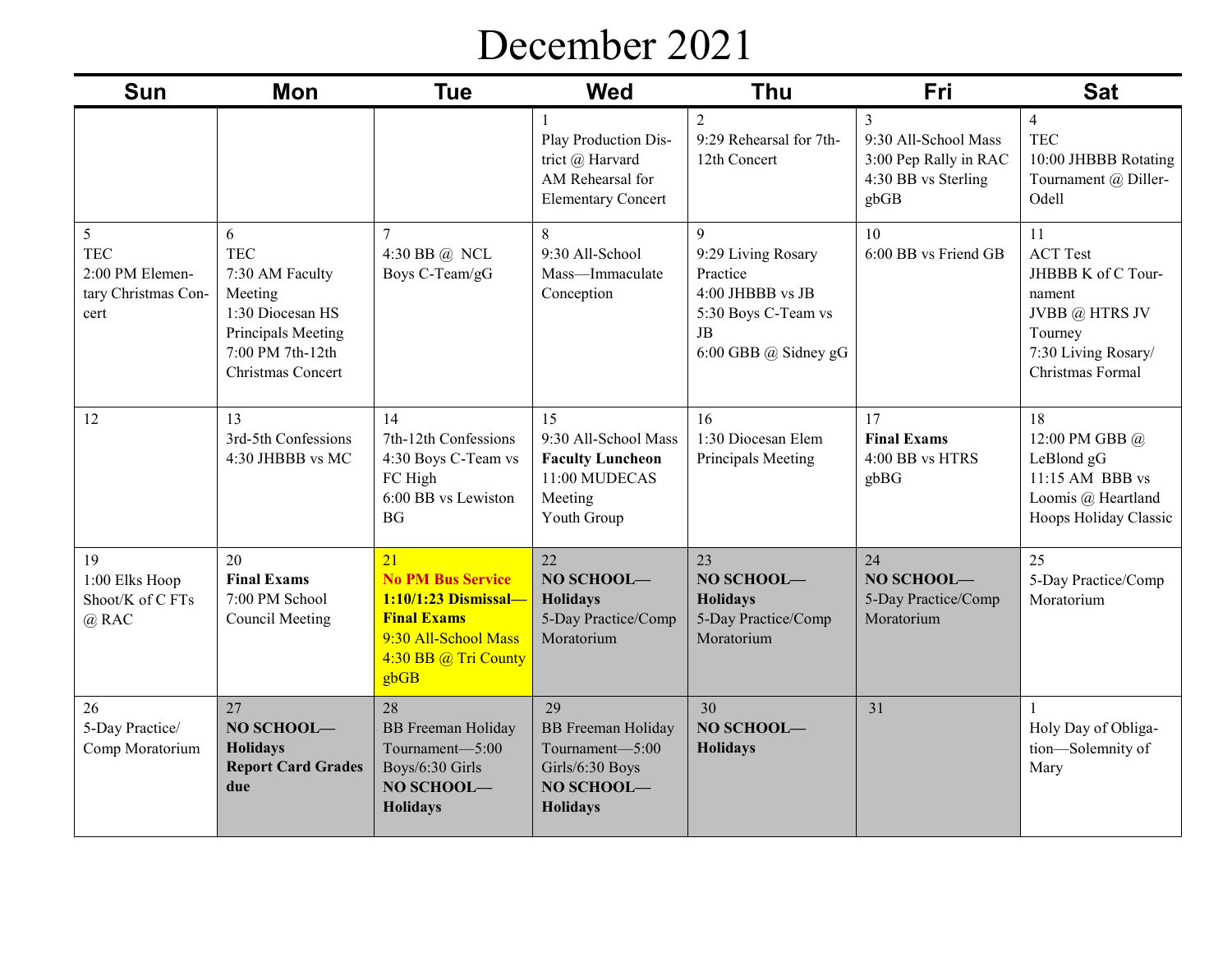| January 2022                                                                                    |                                                                                                                                  |                                                                                                                                     |                                                                                        |                                                                                                    |                                                                         |                                                                                                                                                                                       |  |  |  |
|-------------------------------------------------------------------------------------------------|----------------------------------------------------------------------------------------------------------------------------------|-------------------------------------------------------------------------------------------------------------------------------------|----------------------------------------------------------------------------------------|----------------------------------------------------------------------------------------------------|-------------------------------------------------------------------------|---------------------------------------------------------------------------------------------------------------------------------------------------------------------------------------|--|--|--|
| <b>Sun</b>                                                                                      | Mon                                                                                                                              | <b>Tue</b>                                                                                                                          | <b>Wed</b>                                                                             | <b>Thu</b>                                                                                         | Fri                                                                     | <b>Sat</b>                                                                                                                                                                            |  |  |  |
| $\overline{2}$                                                                                  | 3<br>NO SCHOOL-<br><b>Teacher In-Service</b>                                                                                     | $\overline{4}$<br><b>School Resumes</b><br>Report Cards sent home<br>MUDECAS BB Seed-<br>ing<br>4:30 BB vs Elmwood-<br>Murdock gbGB | 5                                                                                      | 6                                                                                                  | $\tau$<br>9:30 All-School Mass<br>4:15 BB @ Diller-Odell<br>gbGB        | 8<br>4:30 BBB @ Steve<br>Vertin Memorial Clas-<br>sic vs LeBlond                                                                                                                      |  |  |  |
| 9                                                                                               | 10<br>7:30 AM Faculty Meet-<br>ing<br>5:00 GBB MUDECAS<br>vs Lewiston                                                            | 11<br><b>6:30 BBB MUDECAS</b><br>vs JCC                                                                                             | 12<br>9:30 All-School Mass<br>9:00 AM NSAA Dis-<br>trict II Meeting                    | 13<br><b>G/B BB MUDECAS</b><br>Girls $3:30$ vs<br>Parkview/Boys 6:30<br>vs Palmyra                 | 14<br>NO SCHOOL-<br><b>Teacher In-Service</b><br><b>TBA GBB MUDECAS</b> | 15<br><b>TBA BBB MUDECAS</b>                                                                                                                                                          |  |  |  |
| 16                                                                                              | 17<br>NO SCHOOL-Martin<br>Luther King Day                                                                                        | 18<br>4:30 BB @ Auburn<br>gbGB                                                                                                      | 19<br>9:30 All-School Mass<br>10:00 Pioneer Meet-<br>ing @ Lincoln NSAA<br>Youth Group | 20<br>1:30 Diocesan Re-<br>gional Meet @ NCL                                                       | 21<br>5:00 BB vs PC gbGB<br><b>Boys BB Parents</b><br><b>Night</b>      | 22<br><b>JVBB</b> Sacred Heart JV<br>Tourney at RAC/Aud                                                                                                                               |  |  |  |
| 23                                                                                              | 24<br>4:00 JHGBB vs Lewis-<br>ton/5:15 Boys C-Team<br>vs FC High<br>Pioneer Instrumental @<br>NCL-7:00 Concert                   | 25<br>Pioneer Seeding<br>4:00 BB @ Southern<br>gbGB                                                                                 | 26<br>9:30 All-School Mass                                                             | 27<br>4:00 BB vs JB gbGB<br>Booster Club Soup<br>Supper<br><b>Girls BB Parents</b><br><b>Night</b> | 28                                                                      | 29<br>Nebraska March for<br>Life in Lincoln<br>MUDECAS Speech @<br><b>HTRS</b><br><b>SH School/Bill Simon</b><br><b>Memorial Shrimp</b><br><b>Feed for New Activity</b><br><b>Bus</b> |  |  |  |
| 30<br>Catholic<br>School<br>Week-<br>Parish Appre-<br>ciation Day/<br>Public Rela-<br>tions Day | 31<br>7:30 AM Faculty Meet-<br>ing<br>CSW-Celebrating our<br>Community-Bell A<br>3:00 JHGBB @ Sterling<br>7:00 PM School Council |                                                                                                                                     |                                                                                        |                                                                                                    |                                                                         |                                                                                                                                                                                       |  |  |  |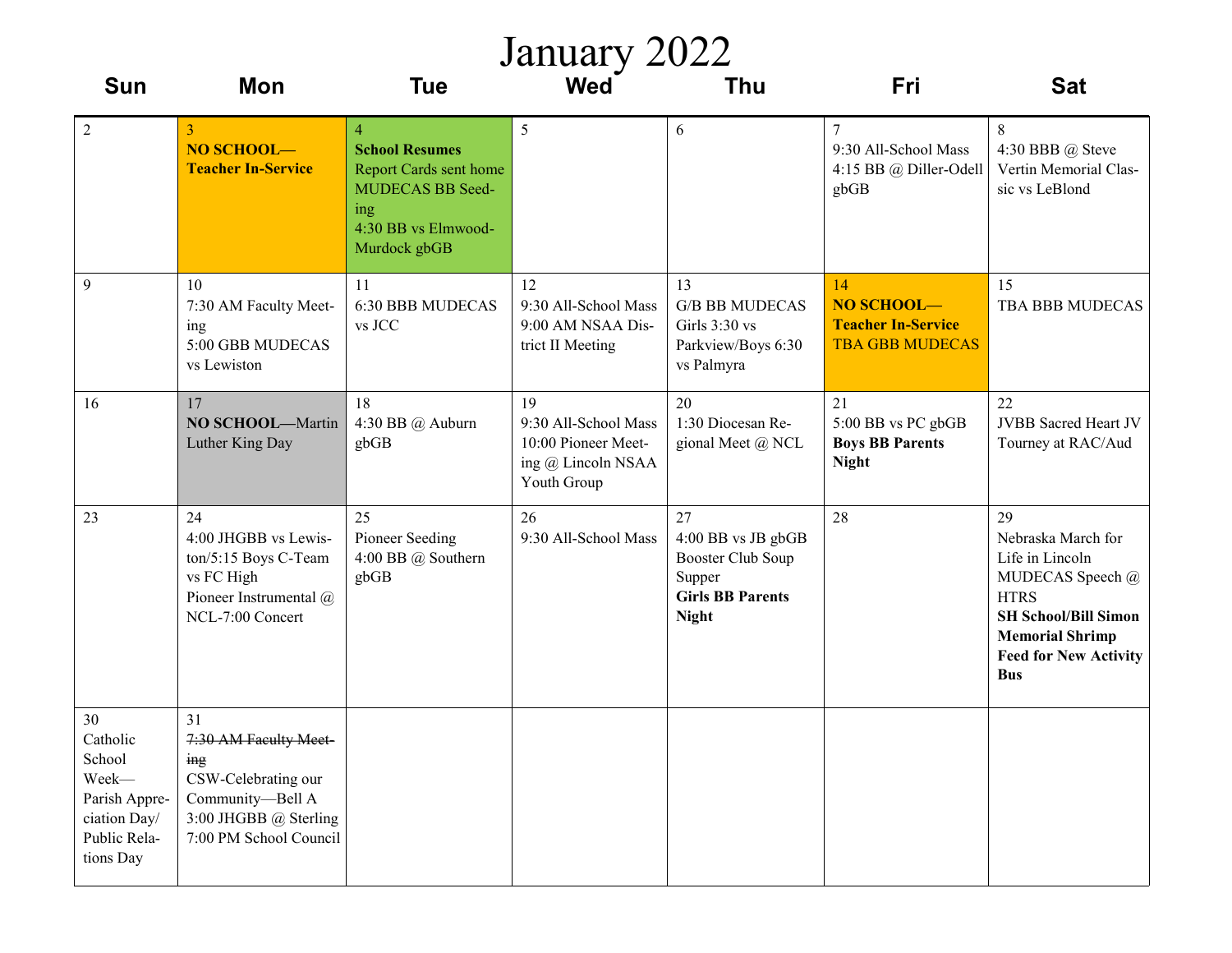## February 2022

| <b>Sun</b>                                | <b>Mon</b>                                                                                 | <b>Tue</b>                                                                                                                                                        | <b>Wed</b>                                                                                                                          | Thu                                                                                                                                                  | Fri                                                                                                       | <b>Sat</b>                                                                                                                |
|-------------------------------------------|--------------------------------------------------------------------------------------------|-------------------------------------------------------------------------------------------------------------------------------------------------------------------|-------------------------------------------------------------------------------------------------------------------------------------|------------------------------------------------------------------------------------------------------------------------------------------------------|-----------------------------------------------------------------------------------------------------------|---------------------------------------------------------------------------------------------------------------------------|
|                                           |                                                                                            | <b>Progress Report</b><br><b>Grades Due</b><br>CSW-Parents Appre-<br>ciation Day/Celebrate<br>Students-Bell C<br>Pioneer 6:00 GB $@$<br>HTRS/6:00 BB $@$<br>Odell | 2<br>CSW-Honors<br>Day/Celebrating our<br>Nation-Bell C<br>1:30 NHS Induc-<br>tion/2:00 All-School<br>Mass                          | 3<br>CSW-Celebrate Voca-<br>tions-Bell A<br>6:00 Local Robotics<br>Contest @ Tiehen Gym<br>Pioneer 3:00 GB vs DO<br>@ HTRS/4:30 BB vs<br>JB @ HTRS   | <b>No Bus Service</b><br>Faculty Appreciation<br>Day-Bell C<br>9:30 All-School Mass<br>Pioneer BB @ DO/PC | 5<br>Beatrice Speech Meet<br>JHGBB @ FCMS<br>Tourney<br>Pioneer BB @ HTRS<br>6:00 G vs NCL/7:30<br><b>B</b> vs Tri County |
| 6                                         | 7<br>1:30 Diocesan HS Princi-<br>pals Meeting<br>4:00 JHGBB vs NCL<br>7:00 CBBB @ Sterling | 8<br>3rd-5th Confessions<br>4:30 BB @ East-<br>Atchison gbGB                                                                                                      | 9<br>9:30 7th-12th Adora-<br>tion/Confessions<br>Pioneer Speech @<br>Friend                                                         | 10<br><b>Kindergarten Round-</b><br>up/No School for Kin-<br>dergarten<br>1:30 Diocesan Elem<br>Principals Meeting<br>5:00 BB vs Weeping<br>Water gG | <sup>11</sup><br>6:00 BBB vs Sidney<br>bB                                                                 | 12<br><b>ACT Test Date</b><br>9:00 JHGBB K of C<br>Tourney @ RAC<br>Auburn Speech Meet                                    |
| 13                                        | 14<br>SH Book Fair<br>7:30 AM Faculty Meet-<br>$\frac{mg}{m}$<br>6:00 CBBB vs Auburn       | 15<br>SH Book Fair<br>6:30 Richardson Co.<br>Spelling Bee @ HTRS<br>5:00 SH vs Lewis-<br>ton/6:30 GBB Sub-<br>District @ RAC                                      | 16<br>SH Book Fair<br>9:30 All-School Mass                                                                                          | 17<br>SH Book Fair<br>3:00 Pep Rally-Bell B<br>4:00 JHGBB @ HTRS<br>7:00 SH vs Sterling<br>Girls Sub Final @ RAC                                     | 18<br>NO SCHOOL-<br><b>Teacher In-Service</b><br>5:30 BBB @ NCL bB                                        | 19<br>Pawnee City Speech<br>Meet<br>JHGBB @ NCL Ro-<br>tating Tourney                                                     |
| 20<br>1:00 K of C<br>District FT<br>@ RAC | 21<br>Presidents Day<br>3rd-10th Iowa Basics<br>Testing<br>7:00 PM School Council          | 22<br>3rd-10th Iowa Basics<br>Testing<br>5:00 SH vs Lewis-<br>ton/6:30 BBB Sub-<br>District @ RAC                                                                 | 23<br><b>No PM Bus Service</b><br>$1:10/1:23$ Dismissal<br><b>Bell C-6:00-8:00</b><br><b>PT Conferences</b><br>9:30 All-School Mass | 24<br>3rd-10th Iowa Basics<br>Testing<br>3:00 Pep Rally-Bell B<br>4:00 JHGBB vs PC<br>7:00 SH vs DO Boys<br>Sub Final @ RAC                          | 25<br>NO SCHOOL-<br><b>Winter Break</b><br>6:30 vs Osceola GBB<br>District Final @ Pal-<br>myra           | 26<br>HTRS Speech Meet<br>State Robotics-GI                                                                               |
| 27<br>6:00 PM<br>Speech<br>Night          | 28<br>3rd-6th Iowa Basics<br>Testing<br>NSAA start of track                                |                                                                                                                                                                   |                                                                                                                                     |                                                                                                                                                      |                                                                                                           |                                                                                                                           |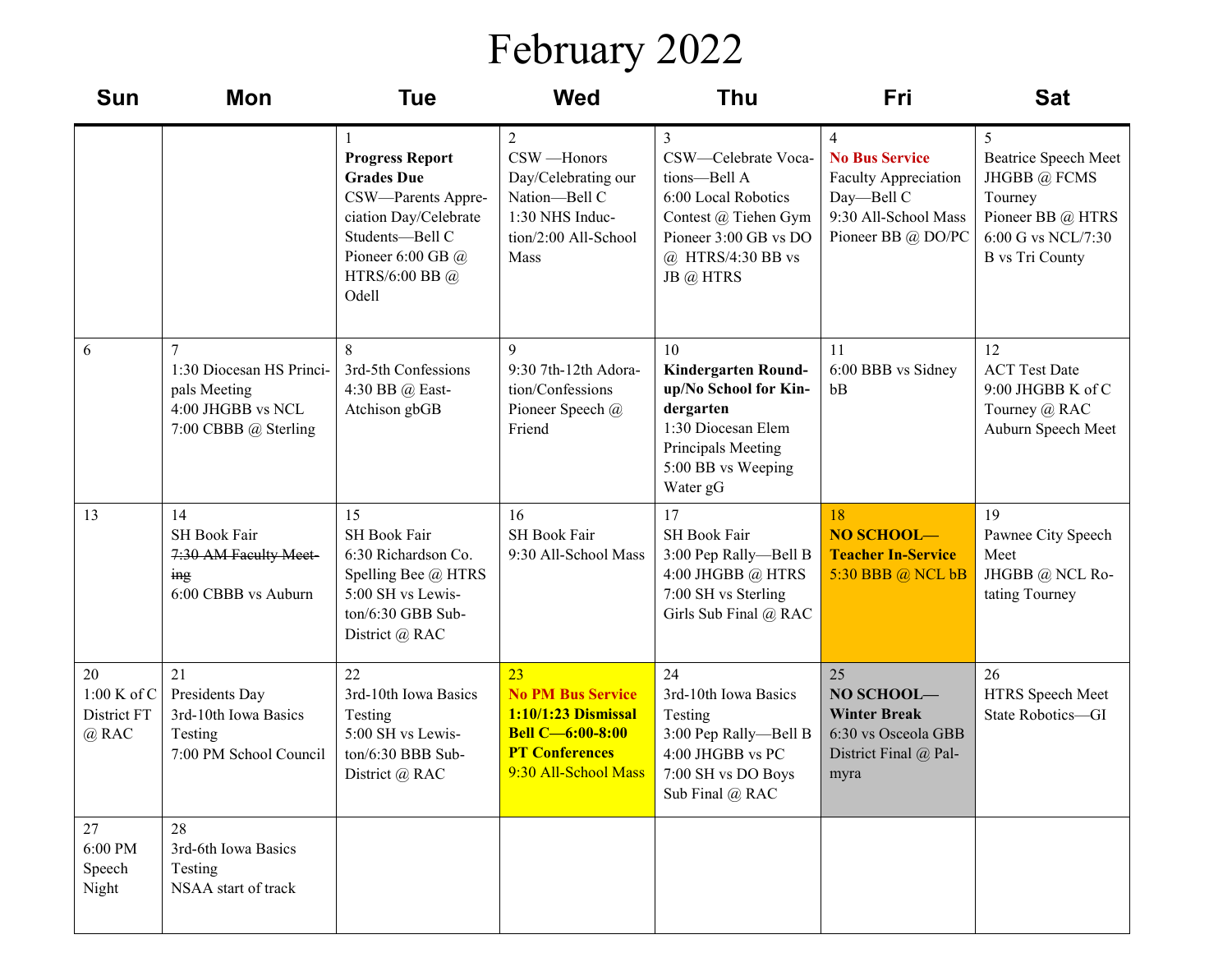#### March 2022

| <b>Sun</b> | <b>Mon</b>                                                                                | <b>Tue</b>                                                                                 | <b>Wed</b>                                                                                                                                     | <b>Thu</b>                                                                                                  | Fri                                                                                                                                                                                  | <b>Sat</b>                                                    |
|------------|-------------------------------------------------------------------------------------------|--------------------------------------------------------------------------------------------|------------------------------------------------------------------------------------------------------------------------------------------------|-------------------------------------------------------------------------------------------------------------|--------------------------------------------------------------------------------------------------------------------------------------------------------------------------------------|---------------------------------------------------------------|
|            |                                                                                           | 7th-6th Iowa Basics<br>Testing<br>7:00 BBB District Fi-<br>nal vs Lawrence-                | $\overline{2}$<br>9:30 Ash Wednesday<br>Mass<br>10:00 Pioneer Meet-<br>ing/11:00 MUDECAS                                                       | $\overline{3}$<br>4:00 JHGBB @ JB                                                                           | $\overline{4}$<br>NO SCHOOL-<br><b>D1-1 District Speech</b><br>hosted by FCSH                                                                                                        | 5                                                             |
| 6          | $\overline{7}$<br>NO SCHOOL-<br>9:00 AM Girls State BB<br>vs Wynot @ Lincoln NE           | 8<br>2:15 Early Dismissal -<br>6:00 PM Boys State<br>BB vs Mullen @ Lin-<br>coln Southwest | $\overline{Q}$<br>2:15 Early Dismissal -<br>6:00 PM Girls State BB<br><b>Semi-Final vs Sterling</b><br>@ Devaney                               | 10<br>NO SCHOOL-<br>3rd Quarter Ends<br>7:45 PM Boys State<br><b>BB</b> Semi-Final vs<br>Parkview @ Devaney | 11<br>NO SCHOOL-<br>1:00 Boys 3rd Place<br>game vs Osceola @<br>Lincoln East<br>8:00 PM D2 Girls<br>State BB Champion-<br>ship @ PBA                                                 | 12<br>8:00 PM D2 Boys<br>State BB Champion-<br>ship $(a)$ PBA |
| 13         | 14<br>7:30 AM Faculty Meet-<br>ing<br>7:00 PM Pioneer BB<br>Meeting                       | 15<br>7:00 PM First Com-<br>munion Meeting III<br>Youth Group                              | 16<br>9:00 Diocesan Admin<br>Meeting<br>9:30 All-School Mass<br>6:00 PM First Confes-<br>sions-2nd grade<br>Pioneer HS Quiz Bowl<br>@ Southern | 17<br><b>Stations</b><br>6:00 PM Roh Rosary<br>at the RAC                                                   | 18<br>NO SCHOOL-<br><b>Msgr. Funeral</b><br>11:00 AM Roh Funer-<br>al @ Cathedral of the<br>Risen Christ-Lincoln<br>Pioneer Academic due<br><b>NSAA D1 State</b><br>Speech @ Kearney | 19<br>Class D All-State<br>Band                               |
| 20         | 21<br><b>No Bus Service</b><br>JH Pioneer Quiz Bowl @<br>Friend<br>7:00 PM School Council | 22<br><b>No Bus Service</b><br>11:00 Pioneer AD<br>Meeting                                 | 23<br>9:30 HS Pioneer Indoor<br>Track @ Doane                                                                                                  | 24<br><b>Stations</b><br>MUDECAS Music @<br>Lewiston                                                        | 25<br>9:30 All-School Mass                                                                                                                                                           | 26                                                            |
| 27         | 28<br>6:00 JH County Quiz<br>Bowl @ SH                                                    | 29<br>2:30 HS Auburn Track<br>Meet @ Auburn                                                | 30<br><b>MUDECAS HS Quiz</b><br>Bowl @ Freeman                                                                                                 | 31<br>7th/8th Inventure Day<br>@ Humboldt Ag<br><b>Building</b>                                             |                                                                                                                                                                                      |                                                               |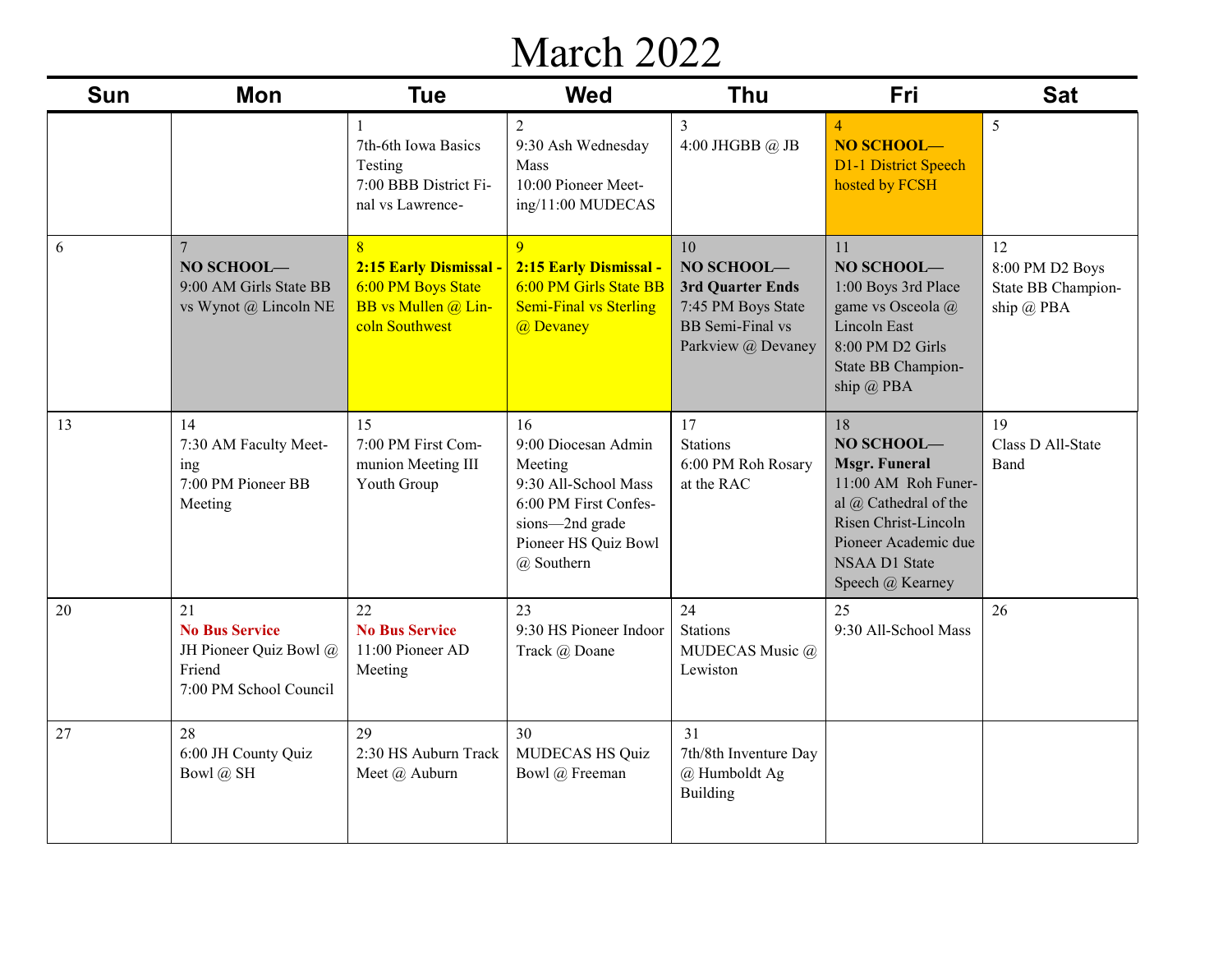# April 2022

| <b>Sun</b>                                             | Mon                                                                                                                    | <b>Tue</b>                                                                                                                          | <b>Wed</b>                                                                                                                                                                               | Thu                                                      | Fri                                                                                                                | <b>Sat</b>                                                                                                            |
|--------------------------------------------------------|------------------------------------------------------------------------------------------------------------------------|-------------------------------------------------------------------------------------------------------------------------------------|------------------------------------------------------------------------------------------------------------------------------------------------------------------------------------------|----------------------------------------------------------|--------------------------------------------------------------------------------------------------------------------|-----------------------------------------------------------------------------------------------------------------------|
|                                                        |                                                                                                                        |                                                                                                                                     |                                                                                                                                                                                          |                                                          | Setup for Fun Night<br>9:30 All-School Mass<br><b>ESU HS Quiz Bowl</b><br>3rd/4th Grade Field Trip                 | $\overline{2}$<br><b>ACT Test Date</b><br><b>Booster Auction/Fun</b><br><b>Night</b>                                  |
| 3                                                      | $\overline{4}$<br>9:30 HS JCC Track<br>Meet @ Tecumseh<br>1:30 Diocesan HS<br>Principals Meeting                       | 5<br>2nd-5th Confessions<br>4:00 JH FCMS Track<br>Meet @ Jug Brown-<br>cancelled                                                    | 6<br>9:30/10th/11th/12th SCC<br>Road Show at FC Public-<br>6:00-7:00 PM PreK Open<br>House<br>Youth Group                                                                                | <b>Stations</b><br>9:30 JH HTRS Track<br>Meet @ PC       | 8<br>9:30 All-School Mass                                                                                          | 9<br>1:00 Husker Spring<br>Game/Seatbacks<br>9:00 JH MUDECAS<br>Track Meet @ Free-<br>man<br><b>Sacred Heart Prom</b> |
| 10<br>Palm Sunday                                      | 11<br>7:30 AM Faculty<br>Meeting<br>1:00 MUDECAS JH<br>Quiz Bowl @ Sterling<br>Priest Study Day<br>5:00 PM Chrism Mass | 12<br>9:30 HS Lewiston<br>Track Meet @ PC                                                                                           | 13<br>9:30 All-School Mass<br><b>MUDECAS Rain Date</b><br>6:30 PM District Show-<br>case                                                                                                 | 14<br>10:00 JH Pawnee City<br>Meet @ PC<br>Holy Thursday | 15<br>NO SCHOOL-Good<br>Friday                                                                                     | 16<br>Easter Vigil<br>Alumni VB/BB                                                                                    |
| 17<br><b>Easter Sunday</b>                             | 18<br>NO SCHOOL-<br><b>Easter Monday</b>                                                                               | 19<br>NO SCHOOL-<br><b>Teacher In-service</b><br>9:30 HS Irish Invite<br>Track @ Syracuse<br>4:00 JH FCMS Track<br>Meet @ Jug Brown | 20<br>9:30 All-School Mass<br><b>Progress Report Grades</b><br>Due                                                                                                                       | 21<br>7:00 PM 4th Grade<br>Nebraska History<br>Night     | 22<br>1:10/1:23 Dismissal-<br><b>Teacher In-service</b><br><b>Bell F</b><br>District Music @ Ne-<br>braska City HS | 23<br>9:00 HS MUDECAS<br>Track Meet @ TC                                                                              |
| 24<br>First Communion<br>Rulo/Arago/<br>Dawson/Shubert | 25<br>State Journalism @<br>Norfolk<br>7:30 PM School<br>Council Meeting                                               | 26<br>7:30 AM Faculty<br>Meeting<br>9:00 HS Pawnee City<br>Track Meet @ PC                                                          | 27<br>Kindergarten Field Trip<br>9:30 All-School Mass<br>MUDECAS Rain Date<br>9:30 JH Lewiston Track<br>Meet @ PC<br>7:00 First Communion<br>Practice<br>HS State Quiz Bowl-<br>Hastings | 28<br>7:00 PM 8th Grade<br>Parent Meeting                | 29                                                                                                                 | 30<br>9:00 HS Pioneer<br>Track Meet @ PC                                                                              |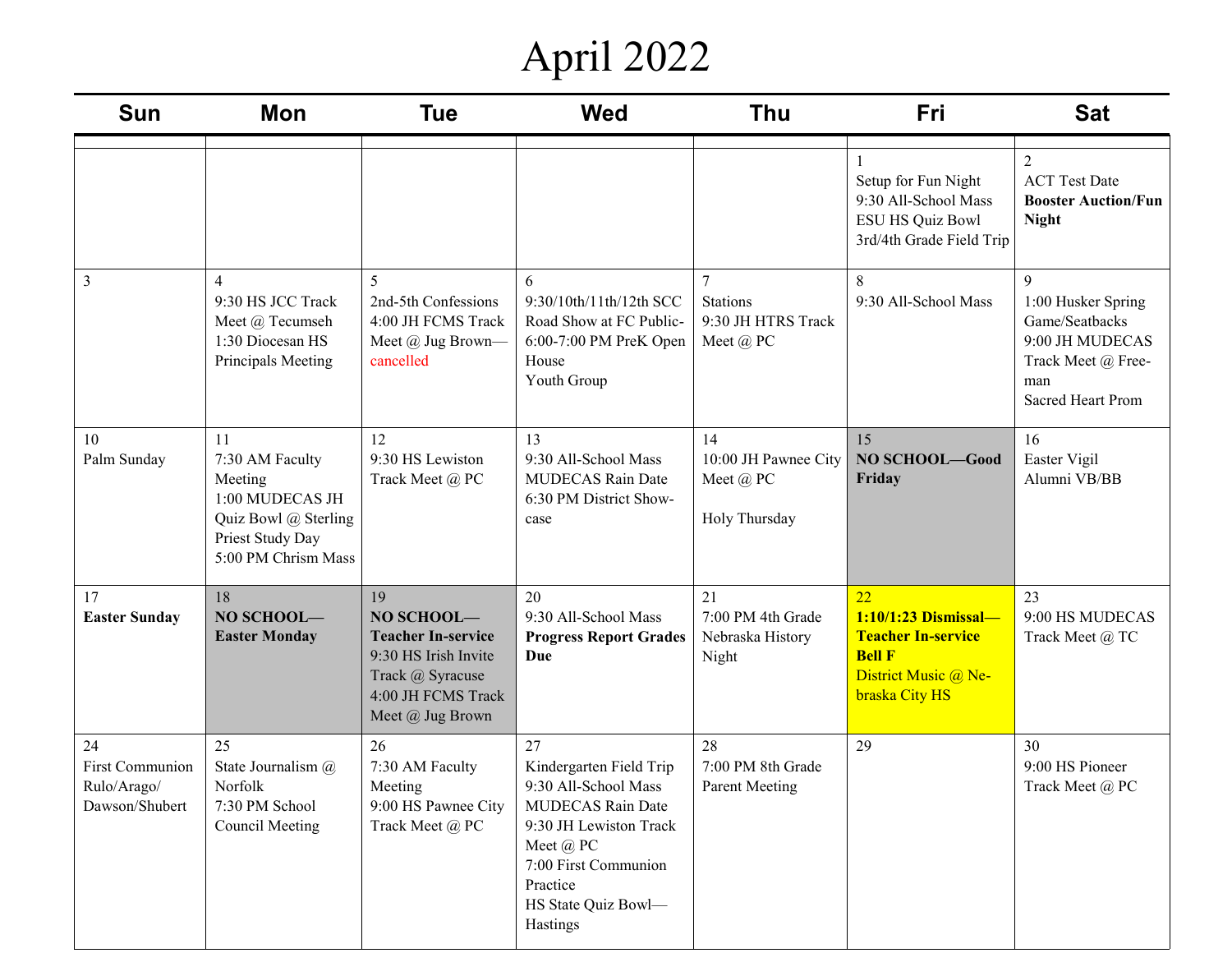#### May 2022

| Sun                                         | <b>Mon</b>                                                                                                                                        | <b>Tue</b>                                                                                                                    | <b>Wed</b>                                                                                                                            | <b>Thu</b>                                                                                                                    | <b>Fri</b>                                                                                                                                                                                  | <b>Sat</b>                                   |
|---------------------------------------------|---------------------------------------------------------------------------------------------------------------------------------------------------|-------------------------------------------------------------------------------------------------------------------------------|---------------------------------------------------------------------------------------------------------------------------------------|-------------------------------------------------------------------------------------------------------------------------------|---------------------------------------------------------------------------------------------------------------------------------------------------------------------------------------------|----------------------------------------------|
| First Commun-<br>ion Sts. Peter<br>and Paul | $\overline{2}$<br>9:30 May Crowning<br><b>Student Co Nominations</b>                                                                              | 3<br>10:00 JH Sacred Heart<br>Track Meet @ Jug<br>Brown<br>7:00 PM PreK and<br>K-6th Elementary Spring<br>Music Program       | 4<br><b>Senior Retreat</b>                                                                                                            | 5<br>1:30 K-3rd Field Day<br>-postponed to May 13<br>7:00 PM 7th-12th<br>Music Program                                        | 6<br>1:10/1:23 Dismissal-<br><b>Teacher Planning No</b><br><b>PM Bus Service</b><br>9:00 HS JCC Track<br>Meet @ Tecumseh<br>9:30 All-School Mass<br>7:30 PM HS Activities<br><b>Banquet</b> | $\tau$<br>9:00 JH Pioneer<br>Track Meet @ TC |
| 8<br>Mother's Day                           | 9<br>7:30 AM Faculty Meet-<br>ing<br><b>Senior Finals</b><br>Student Council Speech-<br>es/Elections<br>7:00 PM Academic<br>Awards/Senior Capping | 10<br>2nd-5th Confessions<br><b>Senior Finals</b><br>Seniors Last Day<br>Class Officer Nomina-<br>tions                       | 11<br>7th-12th Confessions                                                                                                            | 12<br>NO SCHOOL-<br>D-1 District Track @<br><b>PC-FCSH Host</b>                                                               | 13<br>9:30 All-School Mass<br>1:00 K-3rd Field Day<br>1:00 4th-6th Field Day<br>PreK Field Trip                                                                                             | 14                                           |
| 15                                          | 16<br>10:00 Pioneer Meeting<br>11:00 MUDECAS Meet-<br>ing<br>7:30 PM School Council                                                               | 17<br>Final Exams<br>PreK/8th Grade Last Day<br>7:30 PM HS Graduation                                                         | 18<br>Final Exams<br>7:30 PM 8th Grade Pro-<br>motion Mass                                                                            | 19<br><b>Final Exams</b><br>8:30 All-School Mass<br>12:30 Dismissal-<br><b>Last Day of School</b><br><b>No PM Bus Service</b> | 20<br><b>Teacher Work Day</b><br>State Track @ Omaha<br><b>Burke</b>                                                                                                                        | 21<br>State Track @<br>Omaha Burke           |
| 22                                          | 23<br>Irish BBall Camp 2nd-<br>8th Grades -9:00-12:00<br>Girls/ 1:00-4:00 Boys                                                                    | 24<br>Irish BBall Camp 2nd-<br>8th Grades -9:00-12:00<br>Girls/ 1:00-4:00 Boys<br>SH Blood Drive @ Au-<br>ditorium 12:00-6:00 | 25<br>Irish BBall Camp 2nd-<br>8th Grades -9:00-<br>12:00 Girls/ 1:00-4:00<br><b>Boys</b><br>SH Blood Drive @<br>Auditorium 9:00-3:00 | 26<br>Holy Day-<br>Ascension Thursday                                                                                         | 27                                                                                                                                                                                          | 28                                           |
| 29                                          | 30<br>Memorial Day                                                                                                                                | 31<br>Irish HS BB Mini-Camps                                                                                                  |                                                                                                                                       |                                                                                                                               |                                                                                                                                                                                             |                                              |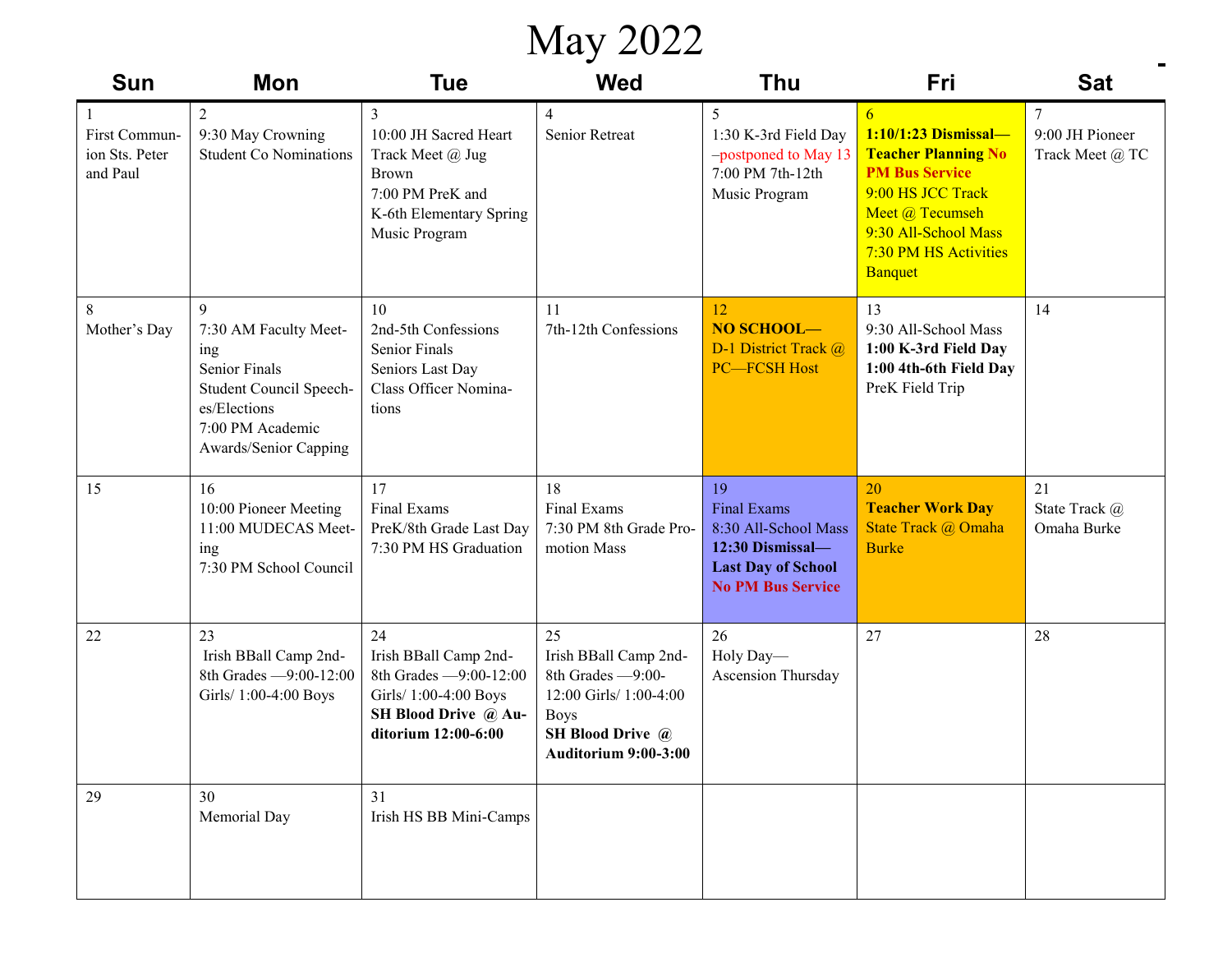#### June 2022

| <b>Sun</b>         | Mon                                                                                                               | <b>Tue</b>                                                         | <b>Wed</b>                                                         | Thu                                          | Fri                                                                            | <b>Sat</b>                                                                                                  |
|--------------------|-------------------------------------------------------------------------------------------------------------------|--------------------------------------------------------------------|--------------------------------------------------------------------|----------------------------------------------|--------------------------------------------------------------------------------|-------------------------------------------------------------------------------------------------------------|
|                    |                                                                                                                   |                                                                    | Irish HS BB Mini-<br>Camps                                         | $\overline{2}$<br>Irish HS BB Mini-<br>Camps | $\overline{3}$<br>Irish HS BB Mini-<br>Camps<br><b>SCC All-Star BB</b><br>Game | $\overline{4}$<br><b>SCC All-Star VB</b><br>Games<br>6:00 PM Nebraska<br>Shrine Bowl Football<br>Game @ UNK |
| 5                  | 6<br>Irish HS BB Mini-<br>Camps                                                                                   | $7\phantom{.0}$<br>Irish HS BB Mini-<br>Camps                      | 8<br>Irish HS BB Mini-<br>Camps                                    | $\mathbf Q$<br>Irish HS BB Mini-<br>Camps    | 10                                                                             | 11<br><b>ACT Test</b>                                                                                       |
| 12                 | 13<br>9:00-3:00 Report Card<br>pick-up<br>SH Elementary VB<br>Camp<br><b>Weight Room Opens</b><br>7th-12th Grades | 14<br>9:00-3:00 Report Card<br>pick-up<br>SH Elementary VB<br>Camp | 15<br>9:00-3:00 Report Card<br>pick-up<br>SH Elementary VB<br>Camp | 16<br>9:00-3:00 Report<br>Card pick-up       | 17                                                                             | 18<br>6:00 PM Sertoma 8-<br>Man All-Star FB<br>Game/HOF @ Has-<br>tings Adams Central<br>$\rm HS$           |
| 19<br>Father's Day | 20                                                                                                                | 21                                                                 | 22                                                                 | 23                                           | 24                                                                             | 25                                                                                                          |
| 26                 | 27                                                                                                                | 28                                                                 | 29                                                                 | 30                                           |                                                                                |                                                                                                             |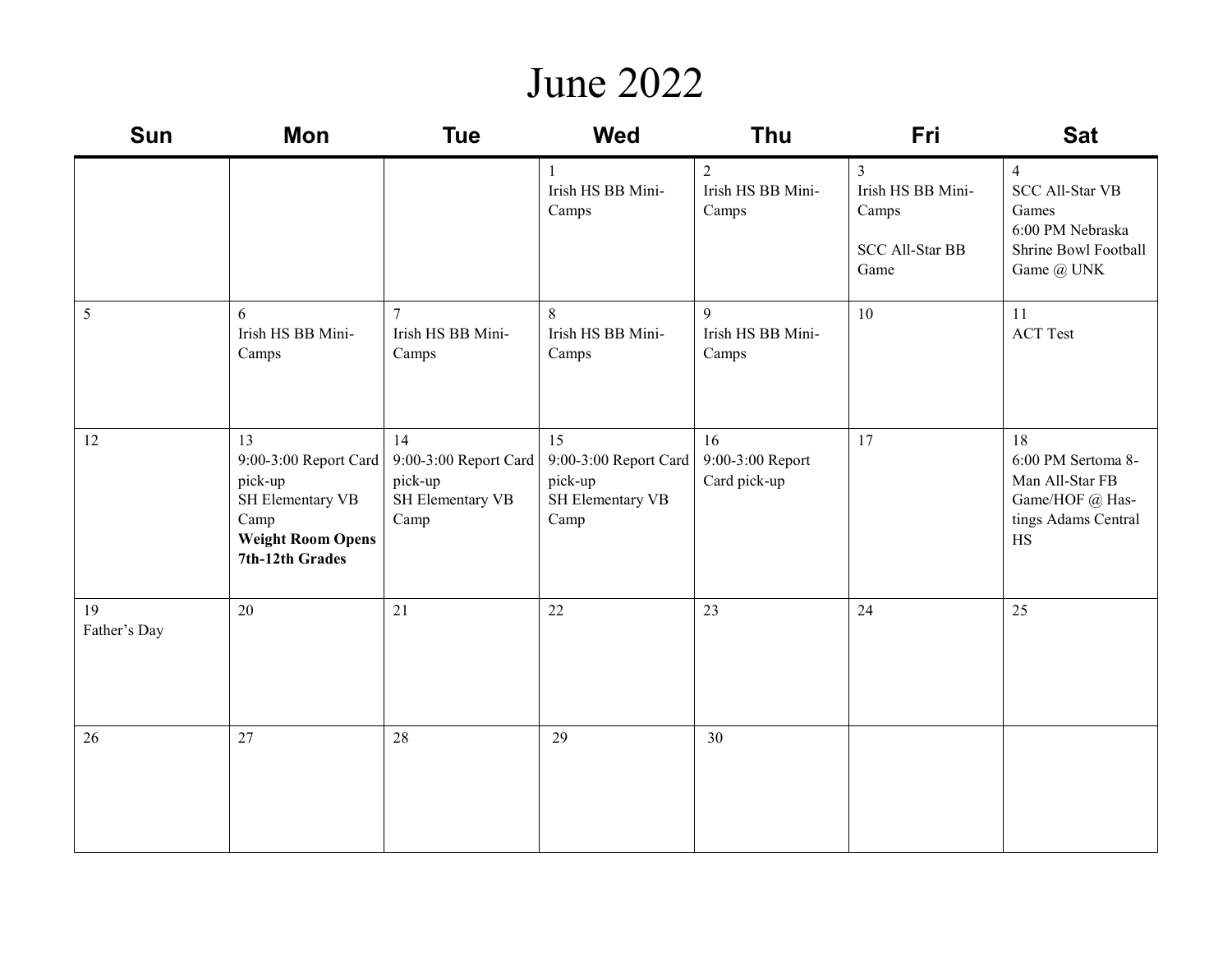## July 2022

| Sun            | Mon                                                | <b>Tue</b>                                         | <b>Wed</b>                                         | Thu                                                                         | Fri                                                             | <b>Sat</b>                      |
|----------------|----------------------------------------------------|----------------------------------------------------|----------------------------------------------------|-----------------------------------------------------------------------------|-----------------------------------------------------------------|---------------------------------|
|                |                                                    |                                                    |                                                    |                                                                             | 1                                                               | $\overline{2}$                  |
| $\mathfrak{Z}$ | $\overline{4}$                                     | 5                                                  | 6                                                  | $7\phantom{.0}$                                                             | 8                                                               | 9<br>SH All-School Reun-<br>ion |
| 10             | 11<br>7th-12th Irish Football<br>Camp 7:00-9:30 AM | 12<br>7th-12th Irish Football<br>Camp 7:00-9:30 AM | 13<br>7th-12th Irish Football<br>Camp 7:00-9:30 AM | 14<br>7th-12th Irish Foot-<br>ball Camp 7:00-9:30<br>$\mathbf{A}\mathbf{M}$ | 15<br>7th-12th Irish Foot-<br>ball Camp 7:00-9:30<br>${\rm AM}$ | 16                              |
| 17             | 18                                                 | 19                                                 | $20\,$                                             | 21                                                                          | 22                                                              | 23                              |
| 24             | 25<br>NSAA AD Summit<br>NCA BB All-Star<br>Games   | 26<br>NCA Clinic<br>NCA VB All-Star<br>Game        | 27<br>NCA Clinic                                   | 28<br>NCA Clinic                                                            | 29                                                              | 30                              |